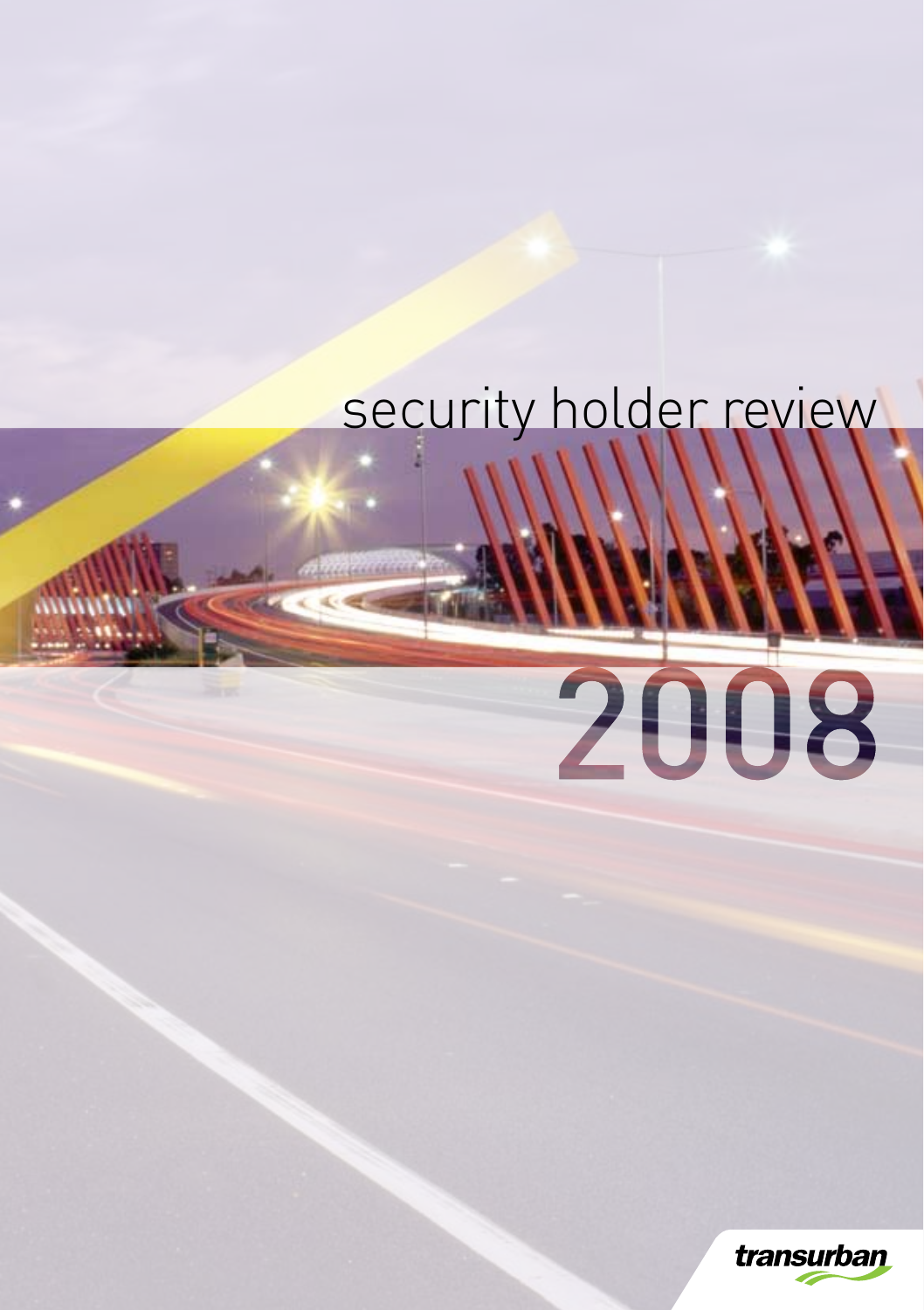### Enquiries and information

#### **Enquiries about your Transurban stapled securities**

The Stapled Securities Register is maintained by Computershare Investor Services Pty Limited. If you have a question about your Transurban securities or distributions please contact:

#### **Computershare**

Yarra Falls, 452 Johnston Street Abbotsford Victoria 3067 Australia

GPO Box 2975 Melbourne Victoria 3001 Australia

Telephone 1300 360 146 (within Australia) Telephone +61 3 9415 4315 (outside Australia) Facsimile +61 3 9473 2500

web.queries@computershare.com.au www.computershare.com

#### **Enquiries about Transurban**

Transurban Group Level 43, Rialto South Tower 525 Collins Street Melbourne Victoria 3000 Australia Telephone +61 3 9612 6999 Facsimile +61 3 9649 7380 corporate@transurban.com www.transurban.com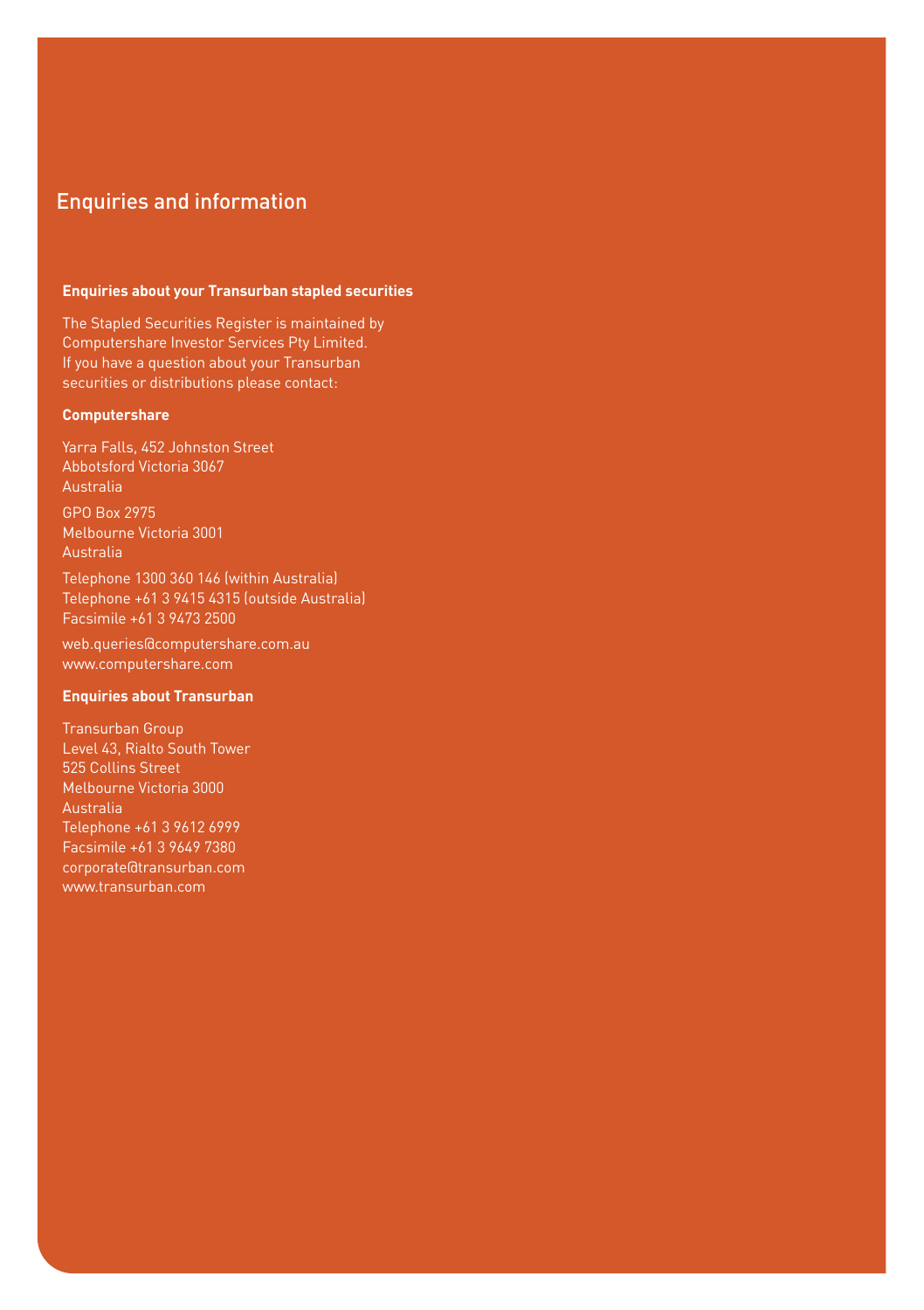Transurban emerged from the challenges of Financial Year 08 with a stronger balance sheet, a lower cost structure and a simpler, clearer investment proposition.

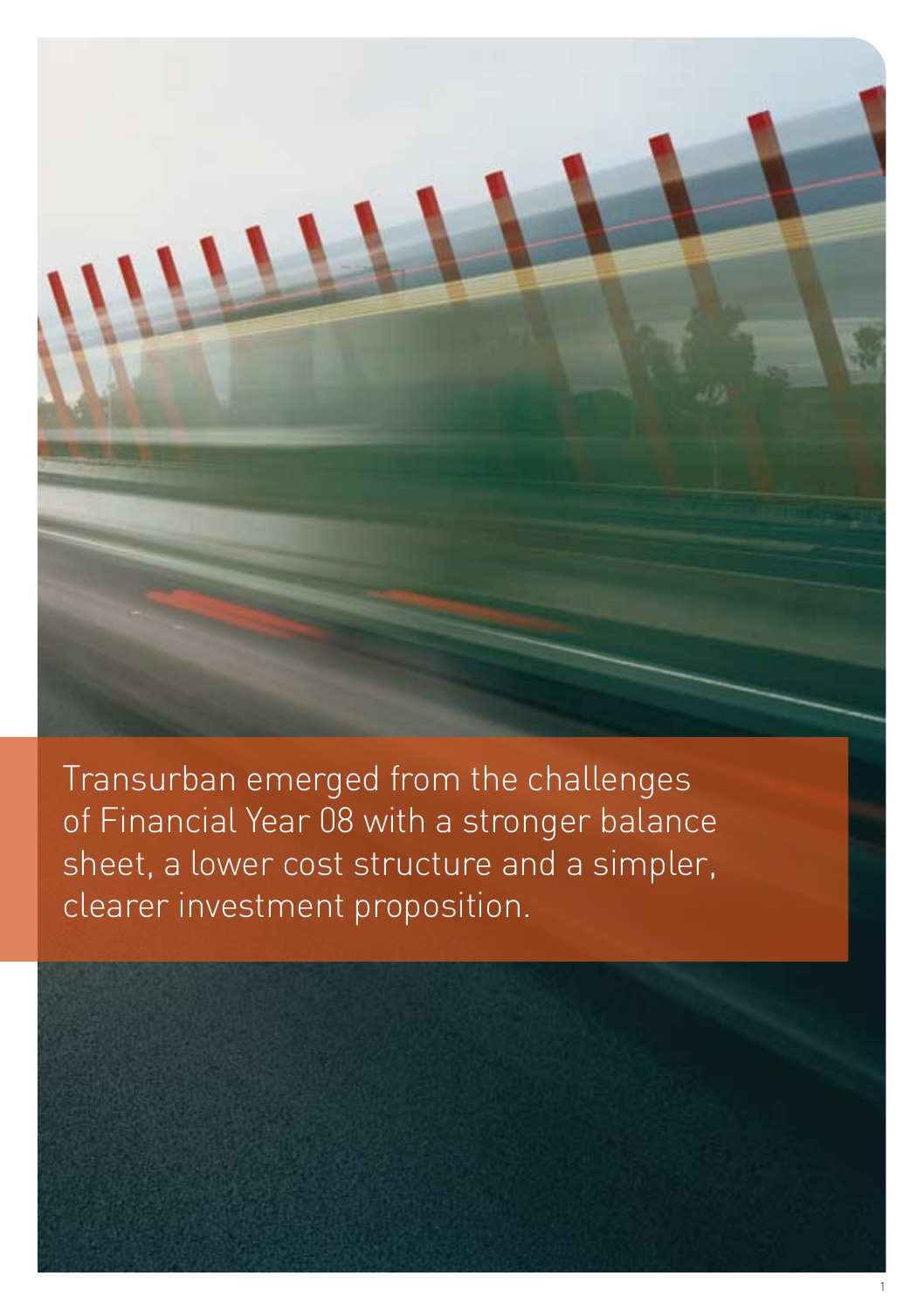

Inflation-linked toll escalation and traffic growth underpin Transurban's ability to build secure year on year returns from our existing toll road assets.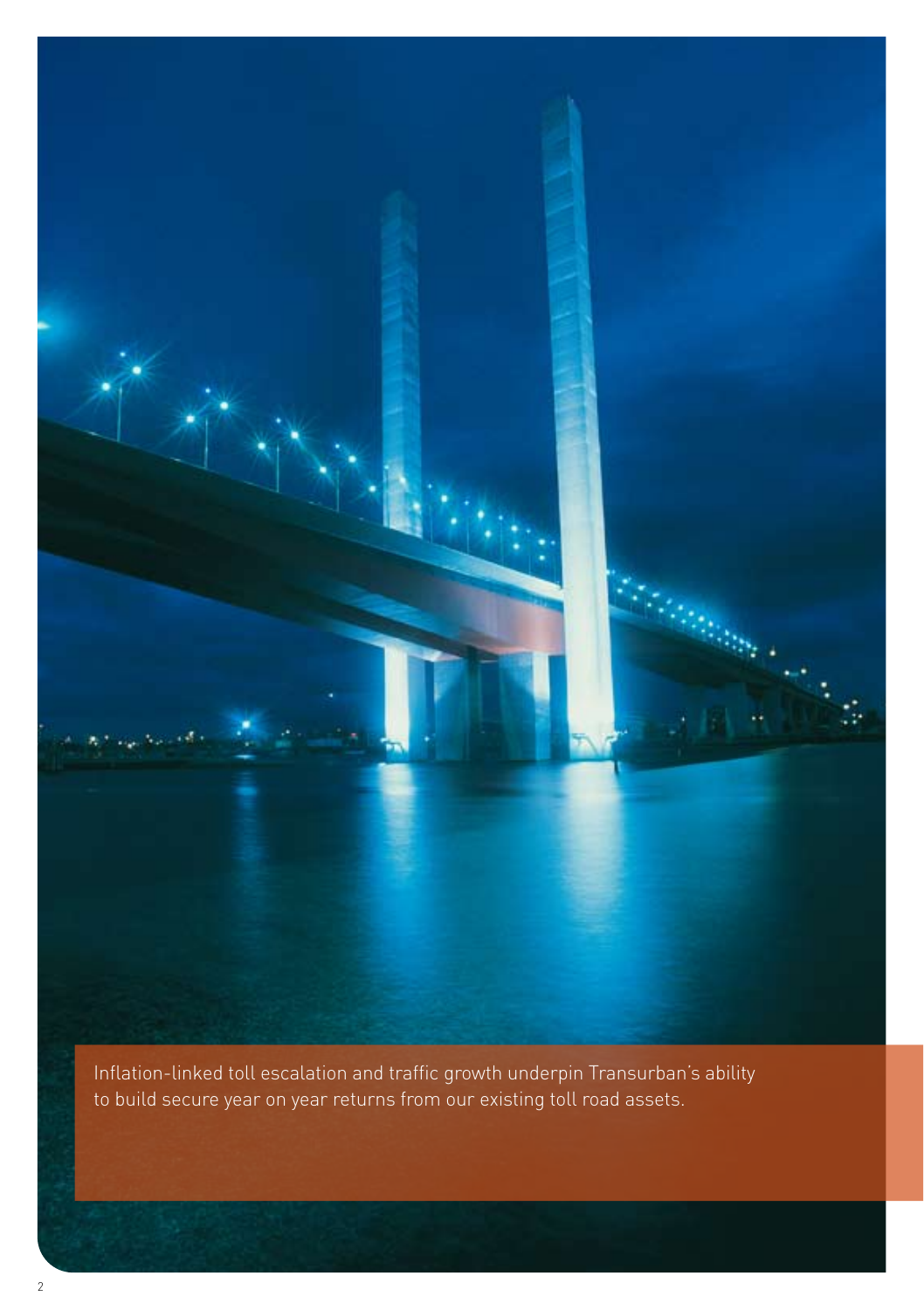### Security holder review 2008 The Transurban investment proposition

Transurban's appeal to investors is based on six key drivers of security holder value:

- ▶ Today's free cash—This is the bedrock of our secure returns and is currently being delivered by our existing portfolio of toll road assets. These assets are strongly cash generative. In Financial Year 2008, they delivered \$766.6 million in toll and fee revenue and \$316.5 million in free cash from operations on a proportional basis, adjusted to reflect the contribution of each asset in proportion to Transurban's equity ownership.
- ▶ Growing tolls and traffic—Most of our roads are in heavily populated urban areas where traffic continues to grow despite increases in the price of petrol. For example, CityLink has delivered compound annual toll and fee revenue growth of 7.1 per cent over the past seven years. The tolls we charge grow year on year at CPI or greater by agreement with government. Inflation-linked toll escalation and traffic growth underpin the resilience in our earnings growth.
- ▶ Cost reductions—We are driving costs out of the business to maximise the return to security holders. In June 2008 we announced a cost reduction program to remove \$20 million from the ongoing cost structure of the business. We have implemented or identified cost reductions of \$21.4 million to date.
- $\triangleright$  Asset enhancements—Upgrade projects on our existing roads demonstrate our ability to extract additional value. The Monash-CityLink-West Gate project now under construction will deliver a 7 per cent uplift across CityLink within five years of completion. Further asset enhancements are currently being explored on Hills M2 and the M5 Motorway in Sydney.
- ▶ Negotiated transactions in the US-Transurban's project pipeline in the United States is a further building block of enhanced security holder returns. We have one project in construction and another in exclusive negotiation with the Commonwealth of Virginia.
- ▶ Potential future transactions—There are a number of potential opportunities that could contribute to additional security holder return going forward. These include new opportunities in the North American market as well as incremental growth opportunities on our existing assets in Australia via acquisition of additional equity. Any potential investments will be evaluated according to our stringent investment criteria.

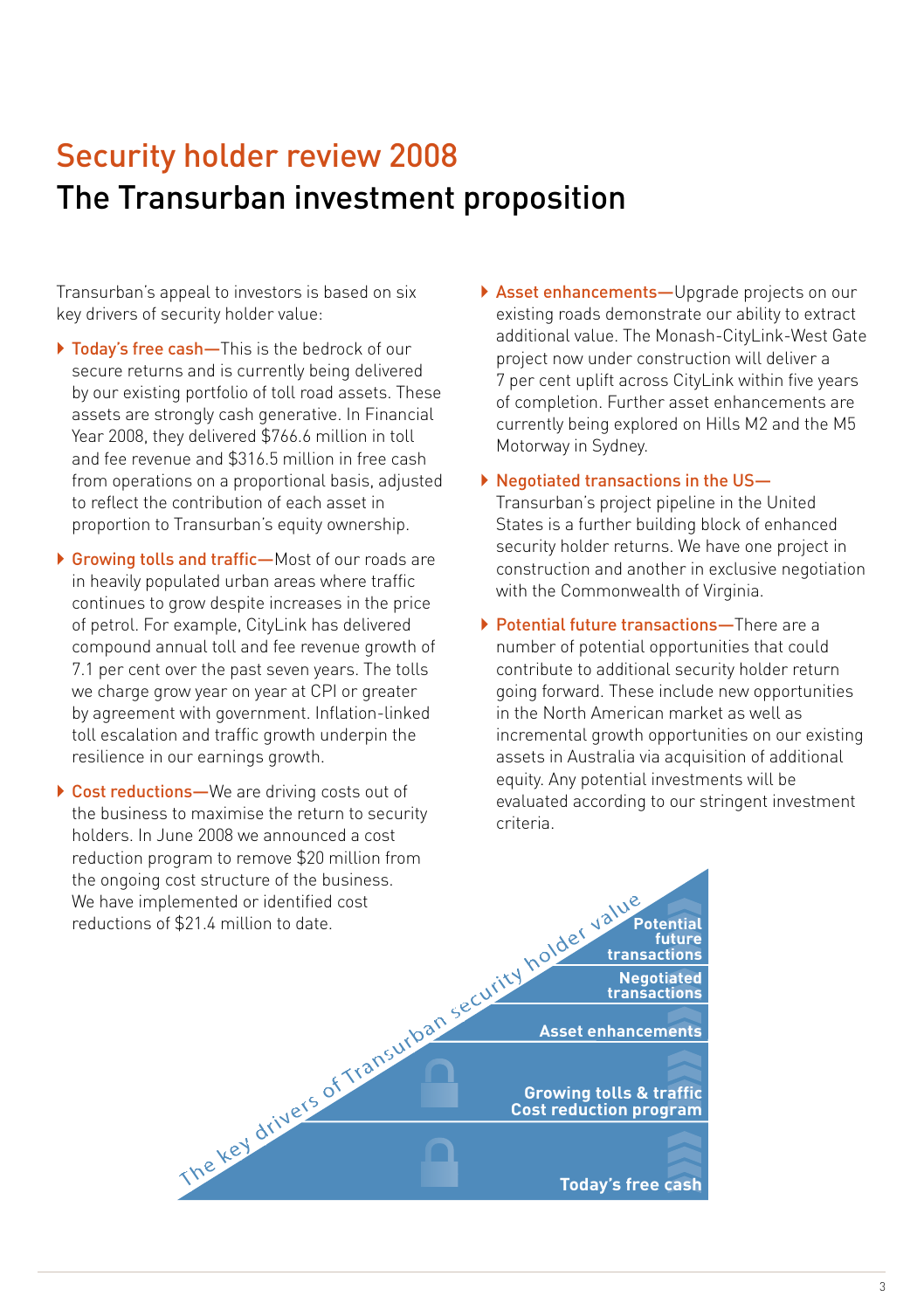### Security holder review 2008 Chairman's overview



Chairman

Conditions on global equity and debt markets were challenging for many companies in Financial Year 08 and Transurban was no exception. However, we emerged from the challenges with a stronger balance sheet, a lower cost structure and a simpler, clearer investment proposition.

The Transurban business continues to build off a bedrock of secure cash flows generated by our high quality portfolio of toll road assets. That has not changed despite a changing economic climate.

The changes in economic conditions highlight the resilient cash generative qualities of our business:

- ▶ Our overall traffic levels continue to grow
- $\blacktriangleright$  Toll price increases are quaranteed.

### **Revenue and cash flow up**

The underlying strength of Transurban's assets was evidenced by traffic and revenue growth across the Group's assets in Australia and North America.

This was reflected by the FY08 results. On a proportional basis, adjusted to reflect the contribution of individual assets in proportion to Transurban's equity ownership:

- $\triangleright$  Toll and fee revenue was \$766.6 million, 34 per cent higher than in FY07.
- ` EBITDA (Earnings Before Interest, Tax, Depreciation and Amortisation) was up 19 per cent to \$498.6 million.
- ▶ Free cash from operations was 133 per cent higher at \$316.5 million.

This result was fuelled by revenue growth on CityLink and Hills M2 and the first full year contribution of the assets acquired as part of the Sydney Roads Group transaction in April 2007.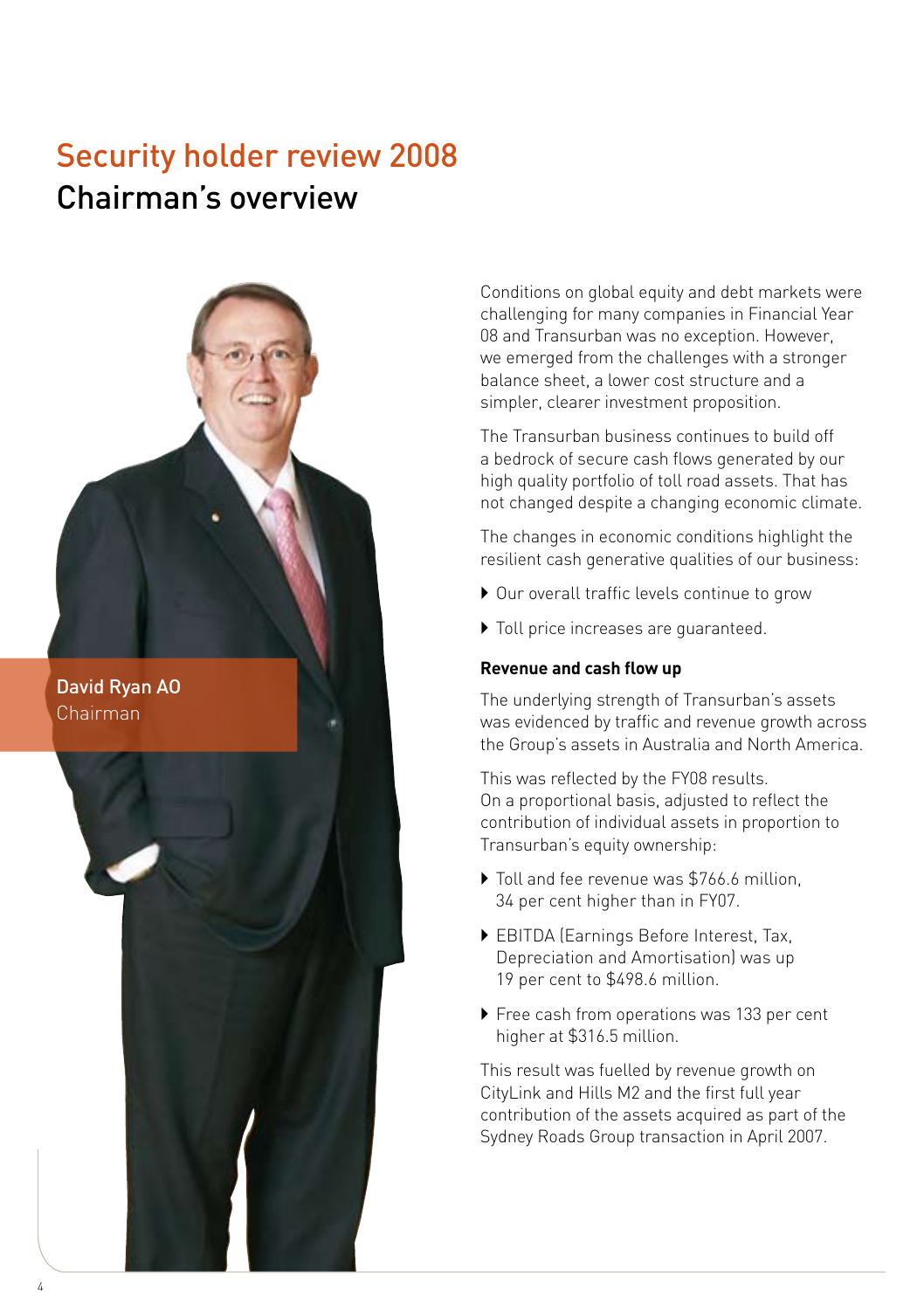### **Distributions**

Investors received total distributions of 57 cents per security for the year and these were 70.87 per cent tax deferred.

In June 2008, the Group announced that future distributions will be more closely aligned with our operating cash flows. This means we will cease the practice of partially funding distributions from new debt.

This change to the capital strategy has given Transurban greater flexibility in determining how to pursue increased returns for security holders. It is a prudent strategy which has placed the company on a sound footing for the future.

### **Capital raising**

A review of the business was initiated in April after Chris Lynch commenced as CEO. The review resulted in a capital restructuring of the Group in June, which included a capital raising to strengthen the Group's funding arrangements. This included:

- $\triangleright$  a \$659 million placement of securities
- ▶ a Share Purchase Plan of up to \$5,000 each to existing security holders, capped at a total of \$100 million.

### **Debt**

Gearing for the Group remains low for our sector and appropriately conservative in the current climate. At the time of the Group results announcement on August 27, gearing was 44.6 per cent.

We do not have to refinance any major debt until June 2009 when non-recourse facilities on Hills M2 and \$85 million in bank debt are due. The credit quality of Hills M2 should ensure the refinancing goes smoothly.

Overall, the debt portfolio has a weighted average maturity of 10 years. As at 30 June 2008 our weighted average cost of debt was 6.82 per cent for Australian dollar debt and 5.46 per cent for US dollar debt.

For more information on our financial performance, see page 9.

### **Cost reductions**

In June we also announced a cost reduction program to take \$20 million a year out of the long term cost structure of the business.

We have so far implemented or identified actions to remove \$21.4 million in costs. The savings come from the following:

- ▶ \$13.1 million from reduced staff numbers
- ▶ \$1.4 million from reduced property costs associated with moving out of premium business accommodation in Melbourne and Sydney
- ▶ \$3 million related to reduced corporate costs in areas such as entertainment, travel and use of consultants
- ▶ \$3.9 million related to reduced operating costs.

The reduction in staff numbers has resulted in more than 60 employees and contractors leaving the business. Redundancies are always difficult. However, employees have generally accepted the need to make cost improvements to the business. We wish to thank those people leaving for their contribution to Transurban's success to date.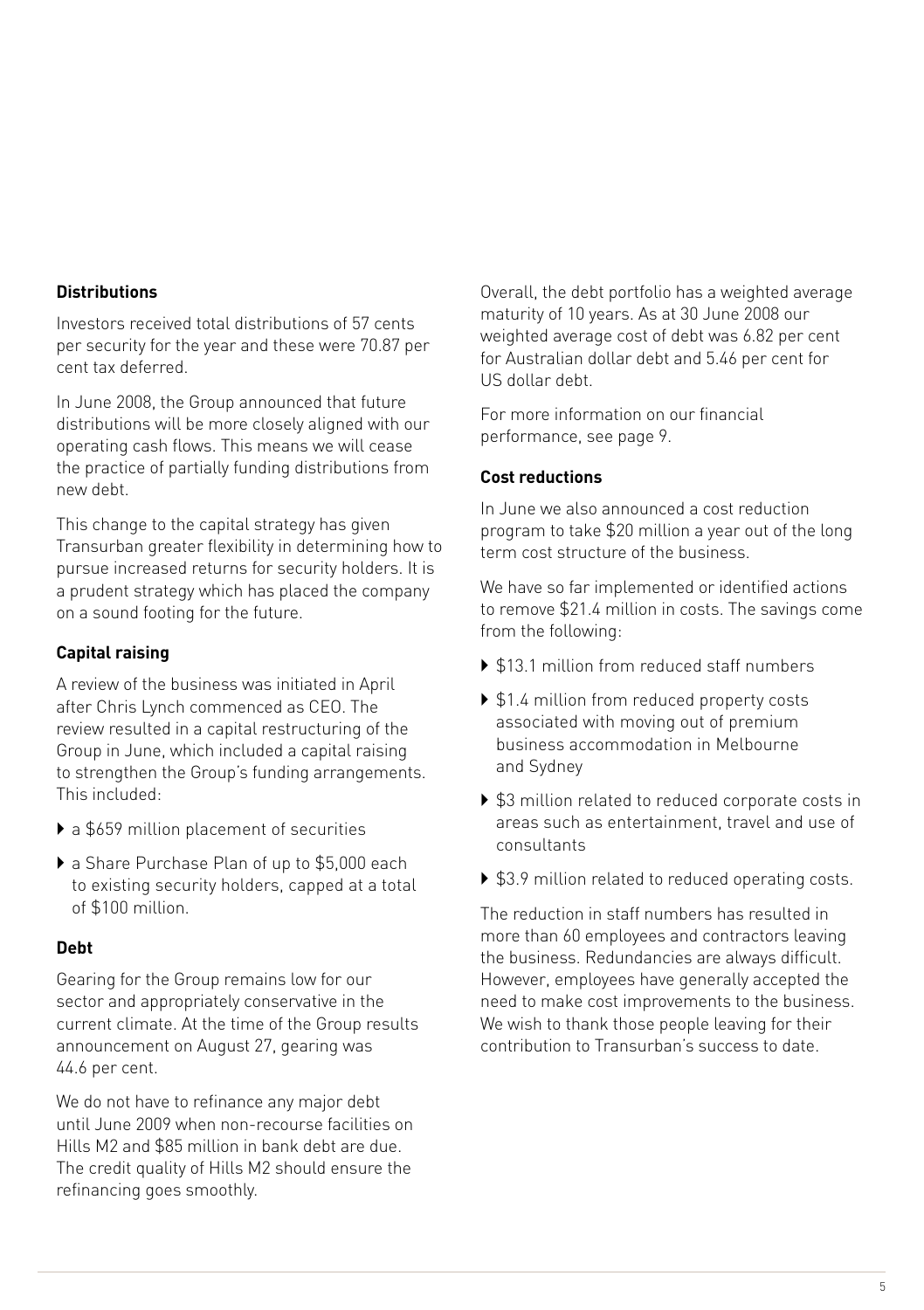### Security holder review 2008

Chairman's overview

We are driving costs out of the business to maximise the return to security holders.

### **Capital Beltway**

In December 2007, Transurban achieved a major landmark for our North American business. We reached financial close on an agreement with the Commonwealth of Virginia to construct and operate High Occupancy Toll (HOT) Lanes on the Capital Beltway—the ring road around Washington DC.

Transurban and our partner, the US construction group Fluor Corporation, will build two additional lanes in each direction on a 22 kilometre/14 mile section of the road. Construction began with a ground breaking ceremony in July and will take five years. Transurban will then operate the HOT Lanes for 75 years, giving drivers the choice to pay a toll for faster, more reliable travel.

Transurban's stake in the Capital Beltway project is held through DRIVe, our co-investment vehicle in North America. DRIVe holds 90 per cent of the equity in the Beltway project, and Transurban currently holds 75 per cent of DRIVe.

This project further establishes us as one of the key operators in the North American market. It demonstrates we can successfully work with governments to deliver sophisticated outcomes for the benefit of road users.

### **Australian growth highlights**

In Australia, work continues on the Monash-CityLink-West Gate upgrade which began in August 2007. This will positively impact our cash flows when it is completed in 2010. The forecast is for a tangible uplift in cash flow per security from FY11.

In Sydney, we are negotiating the right to widen Hills M2 to increase traffic and revenue. The NSW Government plans to reach in-principle agreement with Transurban by the end of December 2008.

### **Conclusion**

Transurban has an attractive suite of assets which serve investors well, particularly in current markets.

It also has embedded growth options which will sustain the business in the longer term.

The Group's skills as an owner–operator have allowed it to work with governments to find ways to unlock additional upside in its asset portfolio.

In FY09 the focus for the Group is to run the existing assets well, and pursue growth opportunities according to our strict investment criteria.

We value your continued support.

**David Ryan AO** Chairman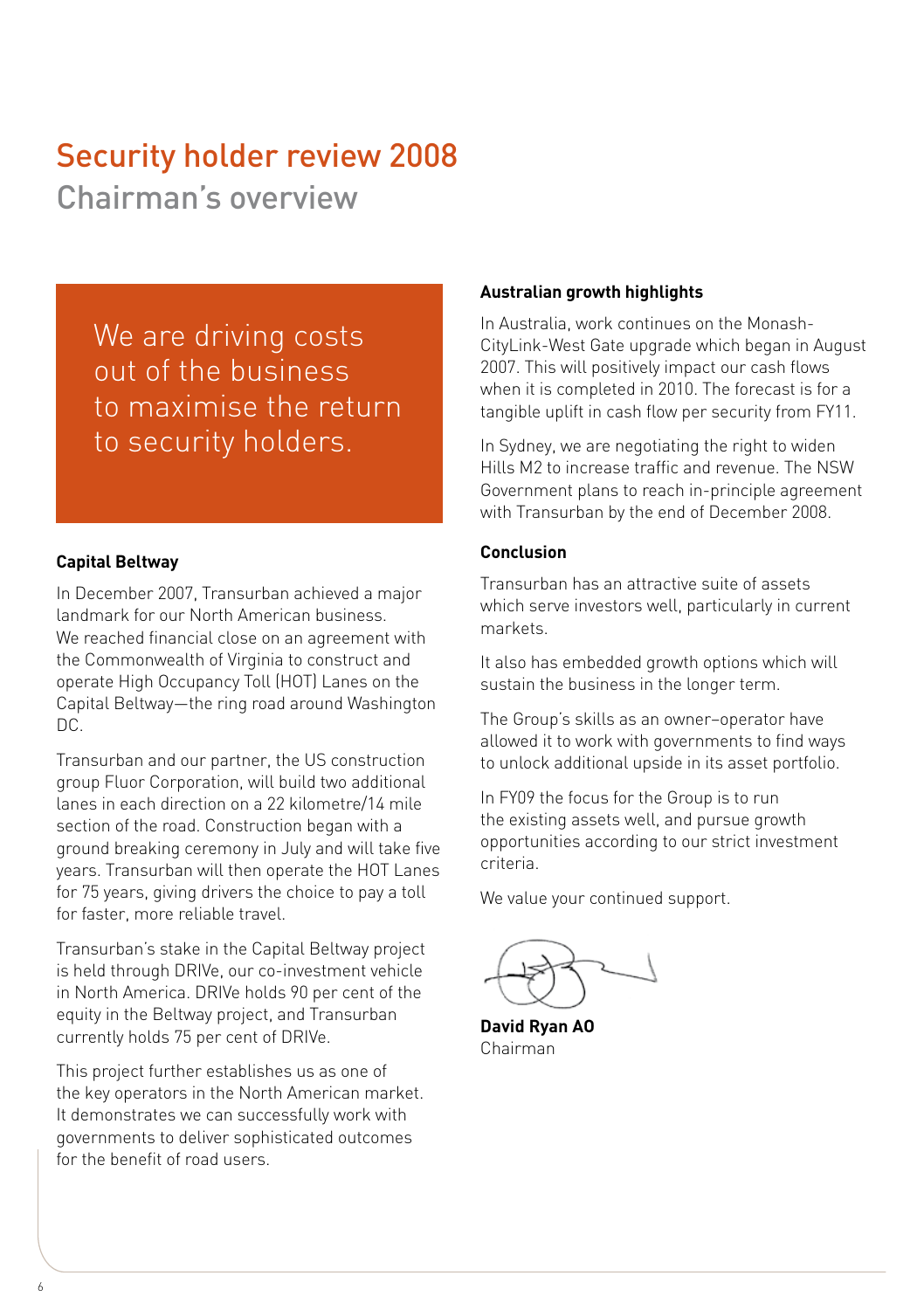### A new business framework By Chris Lynch, Chief Executive Officer

Since becoming CEO, I have introduced a new management framework for the business, illustrated at right. Within Transurban, it is known as 'the wheel'. As you can see, it is focussed on total return for our security holders. At its heart are the values that underpin the way we do business—honesty, integrity, humility and accountability.

The first segment of the wheel is safety. It has to be—and is—our first priority. Our workplaces have to be safe for our employees and our roads must be safe for our customers.

The next segment is **people**. We cannot do anything without people. We need them to operate and grow the business. We have to provide the right environment for our people to do their very best.

Excellence is achieved by coming to work every day determined to do things better than the day before—and trying to be the best we can at everything we do.

Financial discipline means we have to earn a return for every dollar we spend. We shouldn't spend money on anything that doesn't generate value for our investors.

**Growth** is the sign of life in any organisation. We have great assets at Transurban, but we have to demonstrate that we can grow the business and add value.

Our business relies on many other people and organisations—our government clients, the communities our roads serve, our security holders, financial markets generally and debt providers. So good relationships are a must.

### **Total security holder return**



Sustainability is the final segment of the wheel—we have to be part of the solution to the sustainability issues facing our communities, not part of the problem.

Together, how we perform in all these segments will be reflected in our corporate reputation and the returns we generate for investors.

I am pleased to say that the new framework has been embraced by our employees. I hope you, our security holders, will also support it.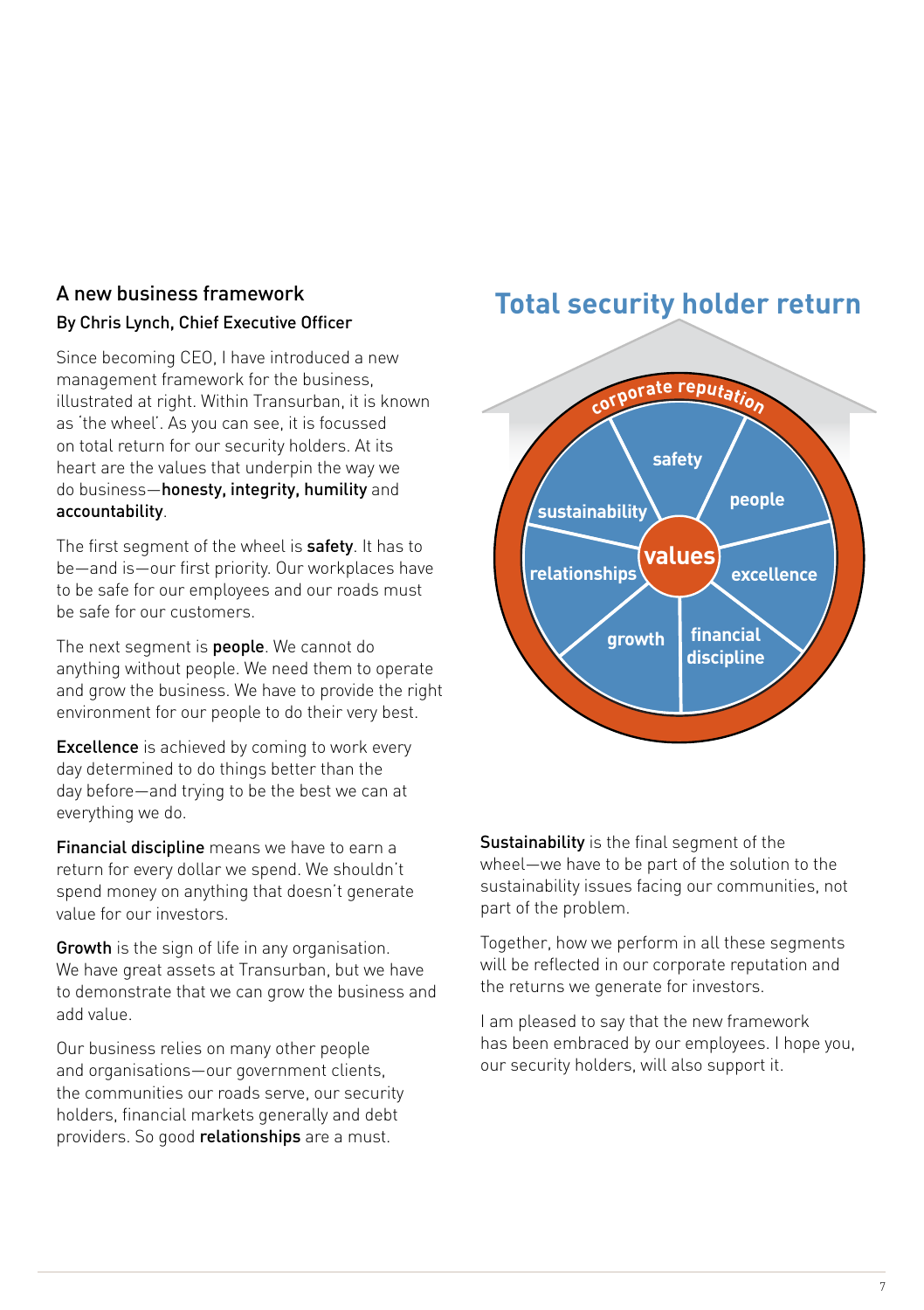

Traffic growth on Transurban's Australian roads continues despite higher oil prices and spikes in the cost of petrol. All our studies to date show that fuel price increases have not had significant direct impacts on our growth figures in Australia.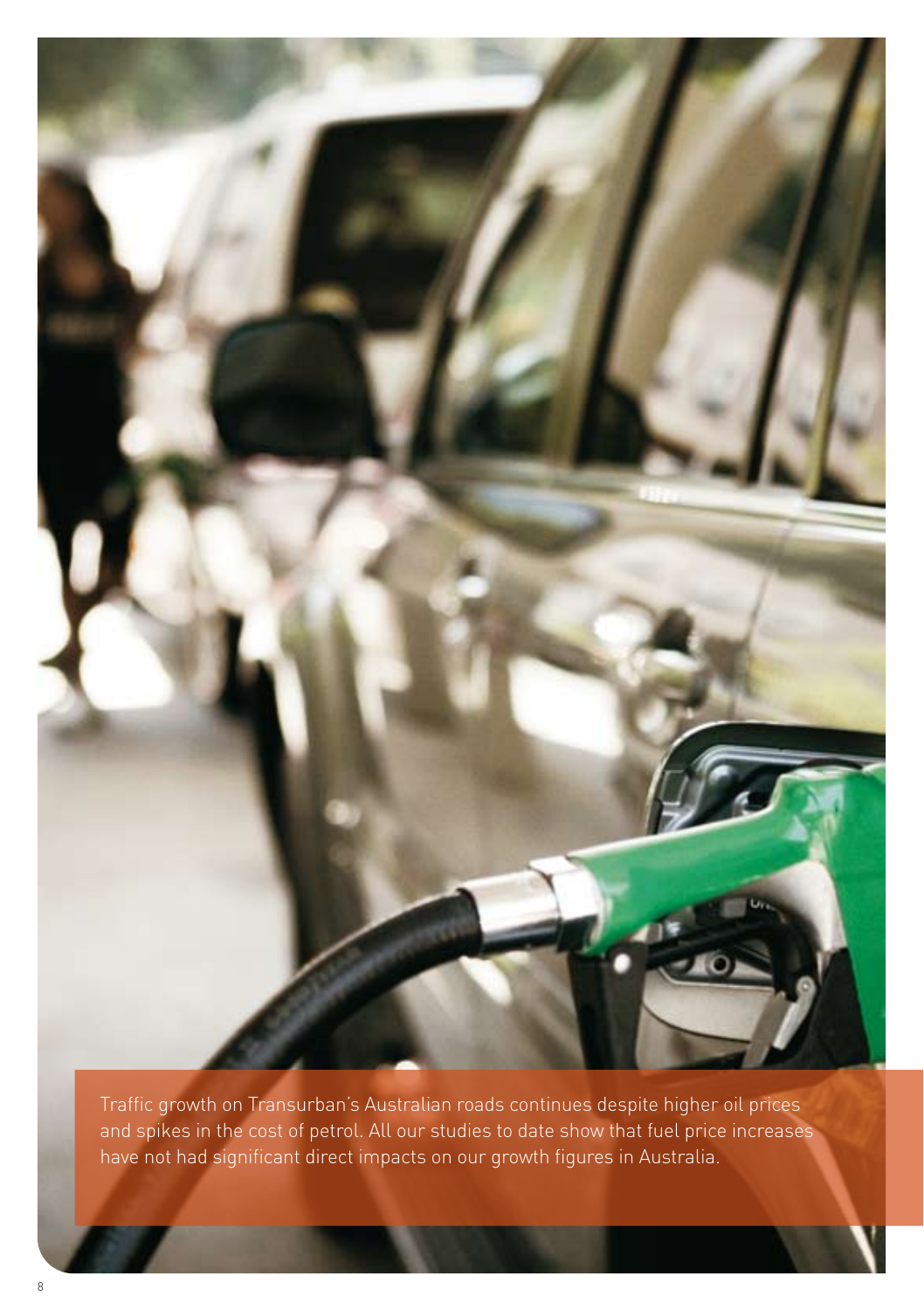### Security holder review 2008 Financial performance

### Key results (proportional)

| FY08 FY07   |             |
|-------------|-------------|
|             | 766.6 572.6 |
| 4986 4199   |             |
| 316.5 135.9 |             |
|             |             |

Three key metrics illustrate Transurban's financial performance in FY08: higher toll and fee revenue, increased EBITDA (Earnings Before Interest, Tax, Depreciation and Amortisation) and improved free cash flows from operations.

Group toll and fee revenue, adjusted to reflect the proportion of Transurban's ownership in each of its assets, rose 34 per cent to \$766.6 million. This included the first full year contribution of the Sydney Roads Group assets acquired in June 2007.

The Group's net loss after tax was \$140.5 million compared to a \$152.2 million loss the year before. Transurban will continue to report accounting losses for several years, as we depreciate our assets.

The Group believes it is more relevant to consider earnings metrics before depreciation is taken into account. This is because depreciation is a non-cash item. Transurban has fixed concession lengths on all its assets and all maintenance and repair costs for the life of the concessions are factored into the cash flows of the business.

As such, EBITDA is considered a more appropriate measure of toll road performance. On a proportional basis, adjusted to reflect the contribution of individual assets in proportion to Transurban's ownership, EBITDA rose 19 per cent to \$498.6 million.

Free cash flow is the other important metric on which to gauge the performance of the Group.

In FY08 free cash from operations was \$316.5 million, a 133 per cent increase on the previous year.

### **Revenue resilience**

Transurban has recorded consistent revenue growth on all of its assets over the years it has owned them. For example, CityLink in Melbourne has delivered 7.1 per cent compound annual growth in toll and fee revenue over the past seven years.

Traffic growth on Transurban's roads has continued despite higher petrol prices. We have been working with Australia's National Institute of Economic and Industry Research to better understand the relationship between economic factors and toll road patronage. To date our studies indicate that the direct impact of fuel prices in isolation has not been significant in Australia.

CityLink in Melbourne has delivered 7.1 per cent compound annual growth in toll and fee revenue over the past seven years.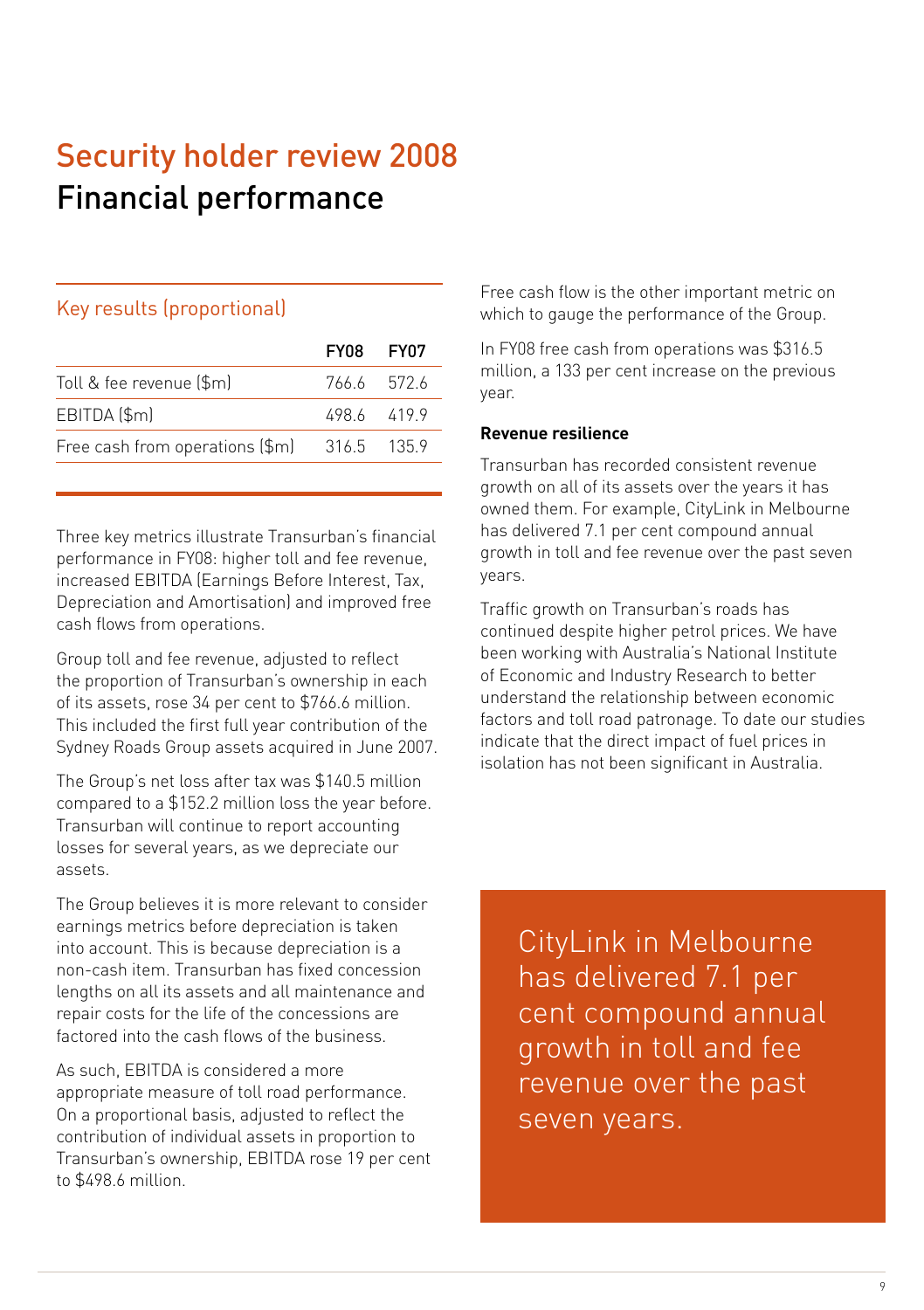### Security holder review 2008 Assets

Traffic and revenue growth FY08

### Traffic Revenue Melbourne, Australia **CityLink**   $2.6\%$ Sydney, Australia **Hills M2**   $4.5\%$  7.7% **Westlink M7**  $12.5\%$  1.0% **Eastern Distributor**  $4.5\%$   $7.5\%$ **M4 Motorway**  $3.9\%$   $4.3\%$ **M5 Motorway**  $3.2%$  6.0% Virginia, USA **Pocahontas 895** steady 7.7%

### **CityLink**

- Traffic volume for the year was 247.9 million transactions, and toll and fee revenue was \$362.8 million.
- ▶ Customer account numbers grew by 7 per cent to 864,000 at 30 June 2008.
- Several major safety projects were completed during the year. The initiatives included an upgrade of the visual safety features in the tunnels and the installation of variable speed signs.

### **Hills M2**

- $\blacktriangleright$  Traffic volume for the year was 33.8 million trips, and toll and fee revenue was \$120.6 million.
- ▶ The NSW Government has announced it plans to reach agreement with Transurban by the end of 2008 on our proposal to widen the road and add additional ramps.

### **Westlink M7**

- Traffic volume for the year was 41.8 million trips, and toll and fee revenue was \$153.2 million.
- $\blacktriangleright$  Transurban acquired an additional 2.5 per cent stake in the M7 in August 2008, taking the Group's total interest to 50 per cent.
- ▶ The customer base of Roam—the tolling and customer service provider for M7—grew by 18.8 per cent.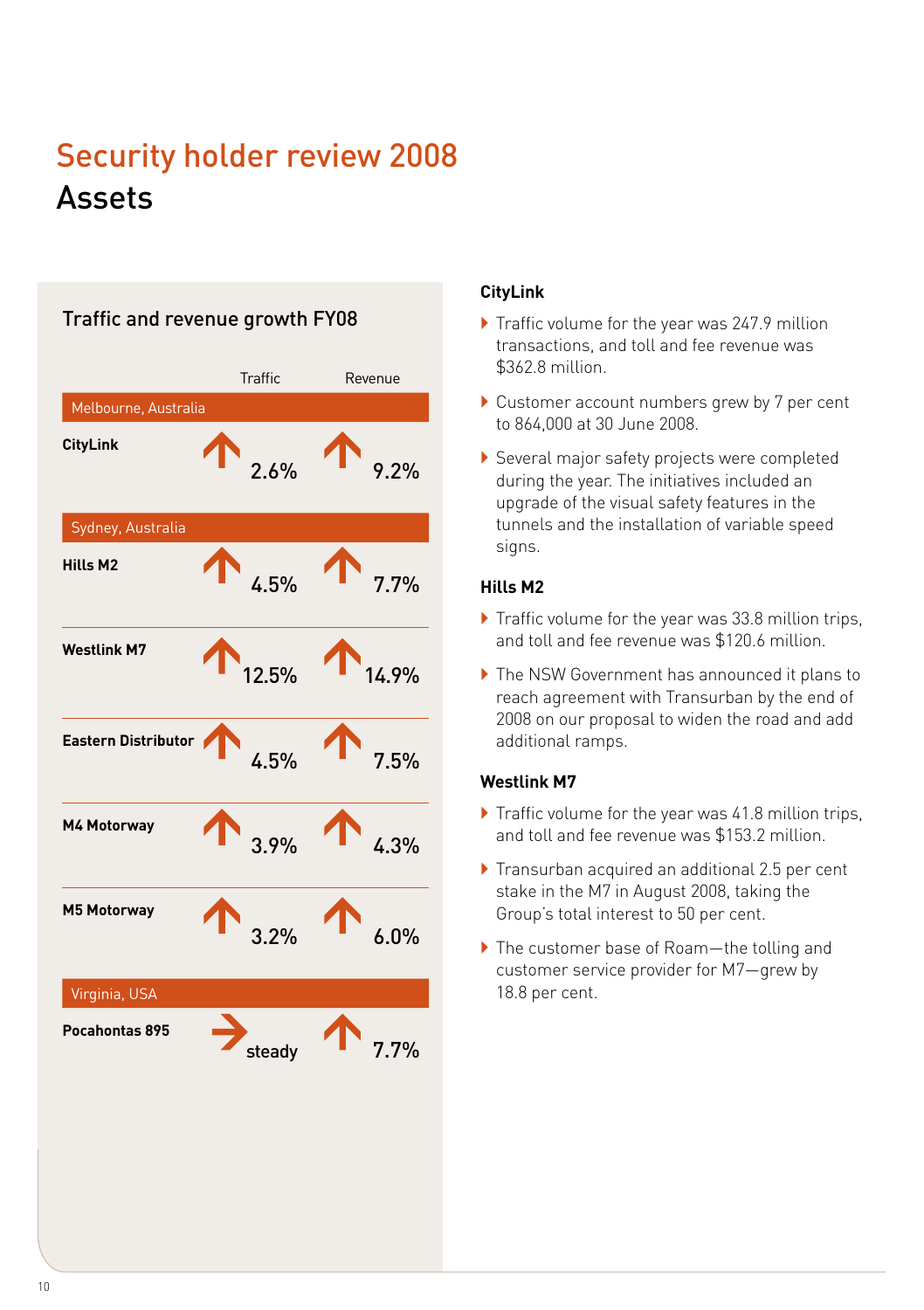### **Eastern Distributor**

- Traffic volume for the year was 17.4 million trips, and toll and fee revenue was \$73.7 million.
- ▶ In September 2007 Transurban acquired an additional 3.8 per cent of the Airport Motorway Group, the owner of the concession for the Eastern Distributor. This takes our investment to 75.1 per cent.

### **M4 Motorway**

- $\blacktriangleright$  Traffic volume for the year was 40.6 million trips, and toll and fee revenue was \$88.5 million.
- In August 2008 car toll prices rose for the first time in eight years. In May heavy vehicle tolls rose for the first time in three years.
- ▶ The NRMA—the body representing New South Wales motorists—released a travel time survey in September 2007 showing that a trip on the M4 is more than twice as fast as the free alternative route that runs next to it.
- ▶ A \$15 million upgrade to the M4 road surface was completed in March 2008.

### **M5 Motorway**

- Traffic volume for the year was 42.3 million trips, and toll and fee revenue was \$163.6 million.
- $\blacktriangleright$  Transurban is assisting Interlink Roads (operator of the M5) in developing plans to widen the road, subject to government approval. Transurban owns 50 per cent of the M5.

### **Pocahontas 895**

- Traffic on the 895 grew strongly during the first half of FY08 but dropped during the second half of the year due to a combination of a toll price increase, higher fuel prices and weaker economic conditions in the US. Despite this, toll and fee revenue still increased over the previous year, delivering US\$13.7 million.
- $\blacktriangleright$  Transurban is upgrading the existing electronic tolling system on the 895 to improve efficiency and service.

Work crews apply a stencil pattern to the walls of CityLink's Domain Tunnel as part of the Tunnel Safety Project.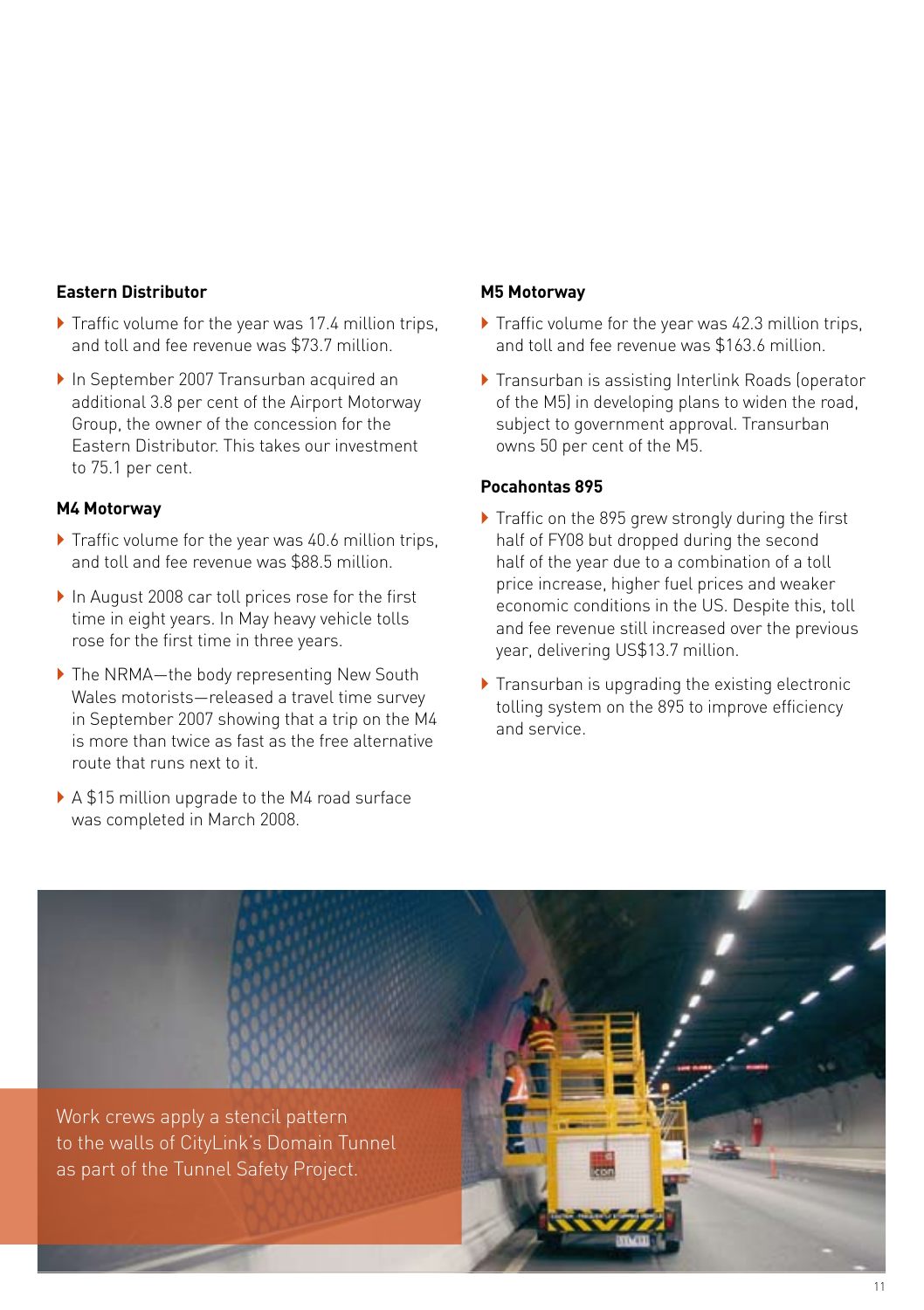### Security holder review 2008 Growth

The Capital Beltway HOT Lanes are strongly value accretive for Transurban investors, earning revenue over a 75 year concession.



Transurban's Capital Beltway project will provide welcome relief to congestion that slows traffic for up to eight hours a day.

### **Capital Beltway HOT Lanes (Virginia, USA)**

Transurban's Capital Beltway HOT Lanes project in Virginia reached two major milestones during the year.

In December 2007, Transurban, construction partner Fluor and the Commonwealth of Virginia reached financial close on the project. And in July 2008 construction started as scheduled on the HOT Lanes, which are expected to be completed in 2013.

The project involves creating High Occupancy Toll Lanes on a 22 kilometre/14 mile section of the Capital Beltway—the ring road around Washington DC and one of the most heavily congested corridors in the US. Under the joint agreement Transurban will operate the lanes for 75 years.

DRIVe—Transurban's North American co-investment vehicle—is contributing 90 per cent of equity and Fluor is contributing 10 per cent. The combined total investment is US\$350 million.

The remainder of the project funding will come from state and federal sources. Virginia is making a capital contribution, and the US Government is providing concessional loans.

Transurban is in an exclusive negotiating position with the Commonwealth of Virginia on another HOT Lanes project, the I-95/395.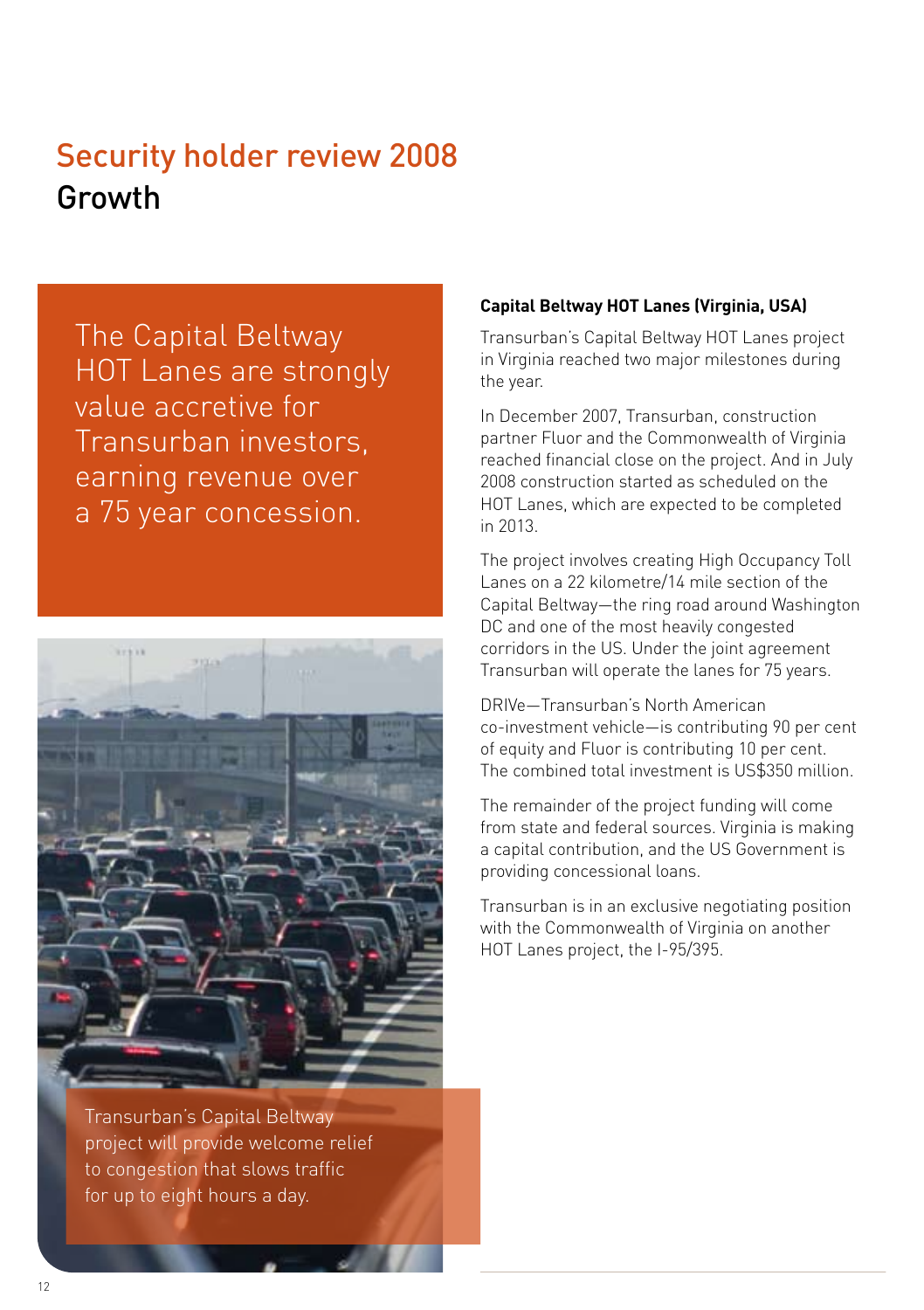

### What are HOT Lanes?

- ▶ HOT Lanes are tolled lanes that operate alongside existing highway lanes to provide **95** faster, more reliable travel for motorists who choose to pay the toll. Buses and carpools of three or more people travel for free.
- ▶ Tolls on the Capital Beltway HOT Lanes will fluctuate with traffic conditions to regulate demand and keep the lanes congestion freeeven during peak hours. When traffic increases, tolls will go up. When traffic decreases, tolls will go down.
- ▶ HOT Lanes have been used successfully in several other US states, including California and Texas.

### **Airport Connector Road (Virginia, USA)**

Transurban is well advanced in plans to appoint a contractor to design and construct a road connecting Pocahontas 895 with Richmond International Airport.

The new road will be 2.5 kilometres/1.6 miles long. It will provide a more direct route to the airport, which has experienced rapid growth in the past few years.

Transurban agreed to build the connector when it took over management of Pocahontas 895 in 2006 subject to receiving a federal loan, which was approved in 2007. Construction on the Airport Connector Road is due to begin in early 2009 and finish in 2011.

### **Monash-CityLink-West Gate Upgrade (Melbourne, Australia)**

Construction on the Monash-CityLink-West Gate Upgrade started in Melbourne in September 2007.

Transurban and the Victorian Government are partners on the project, which includes major improvements to CityLink's Southern Link and the two adjoining state-managed freeways. Together, the roads form an essential 75 kilometre west-east corridor for freight and commuters. The upgrade is a prime example of the type of project that will add value to a Transurban asset.

The project will increase traffic flow capacity along the entire corridor with extra lanes and a high-technology freeway management system. It is expected to lift traffic on CityLink by 7 per cent within five years of completion.

The CityLink section of the Monash-CityLink-West Gate Upgrade is expected to be finished in mid-2009, and the entire project is due to be completed in late 2010.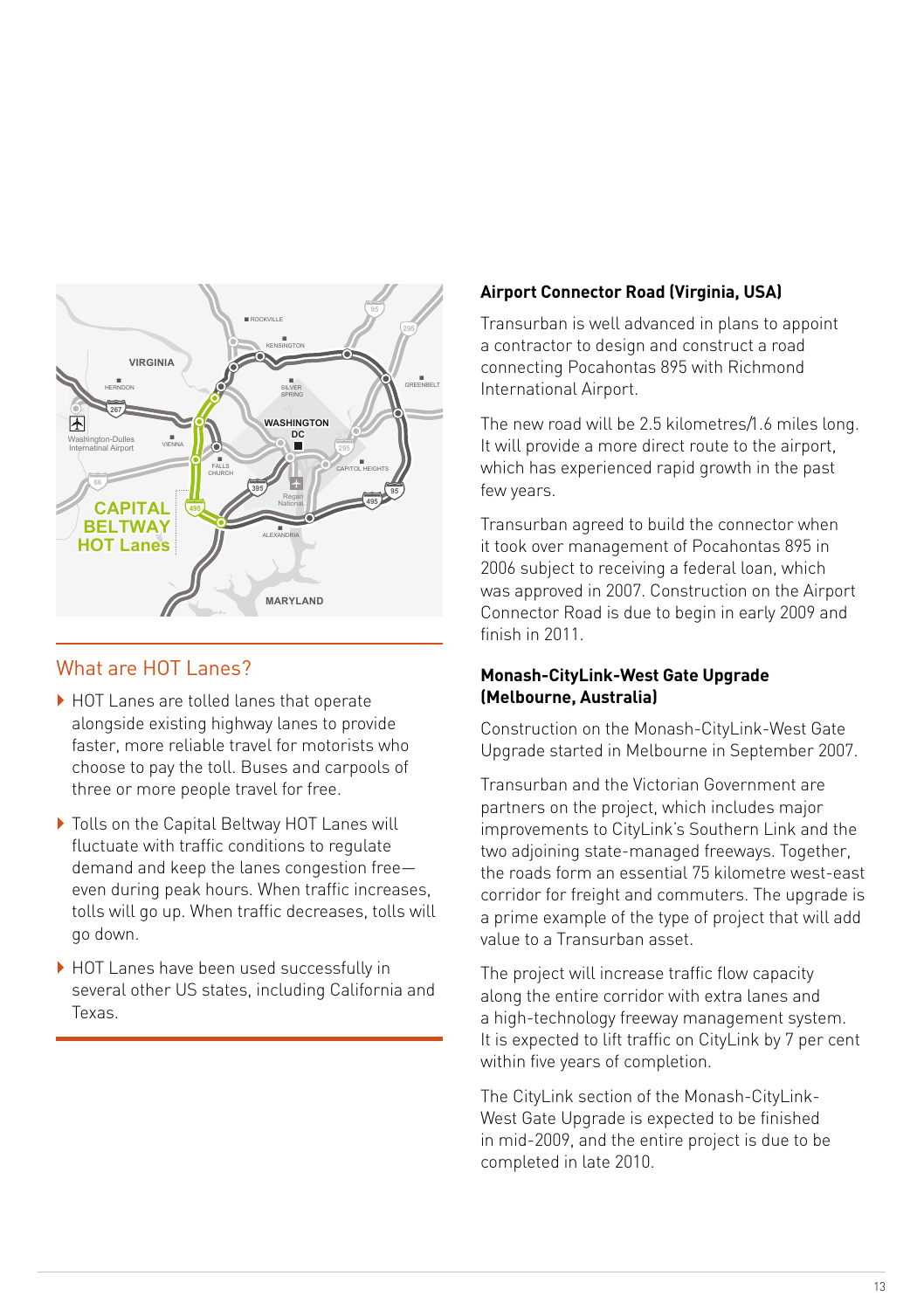

Transurban is required to report its carbon emissions in Australia. However, we will NOT be required to take part in Australia's carbon emission trading scheme because our emissions are well below the threshold level. The Group is monitoring the climate change debate in the United States.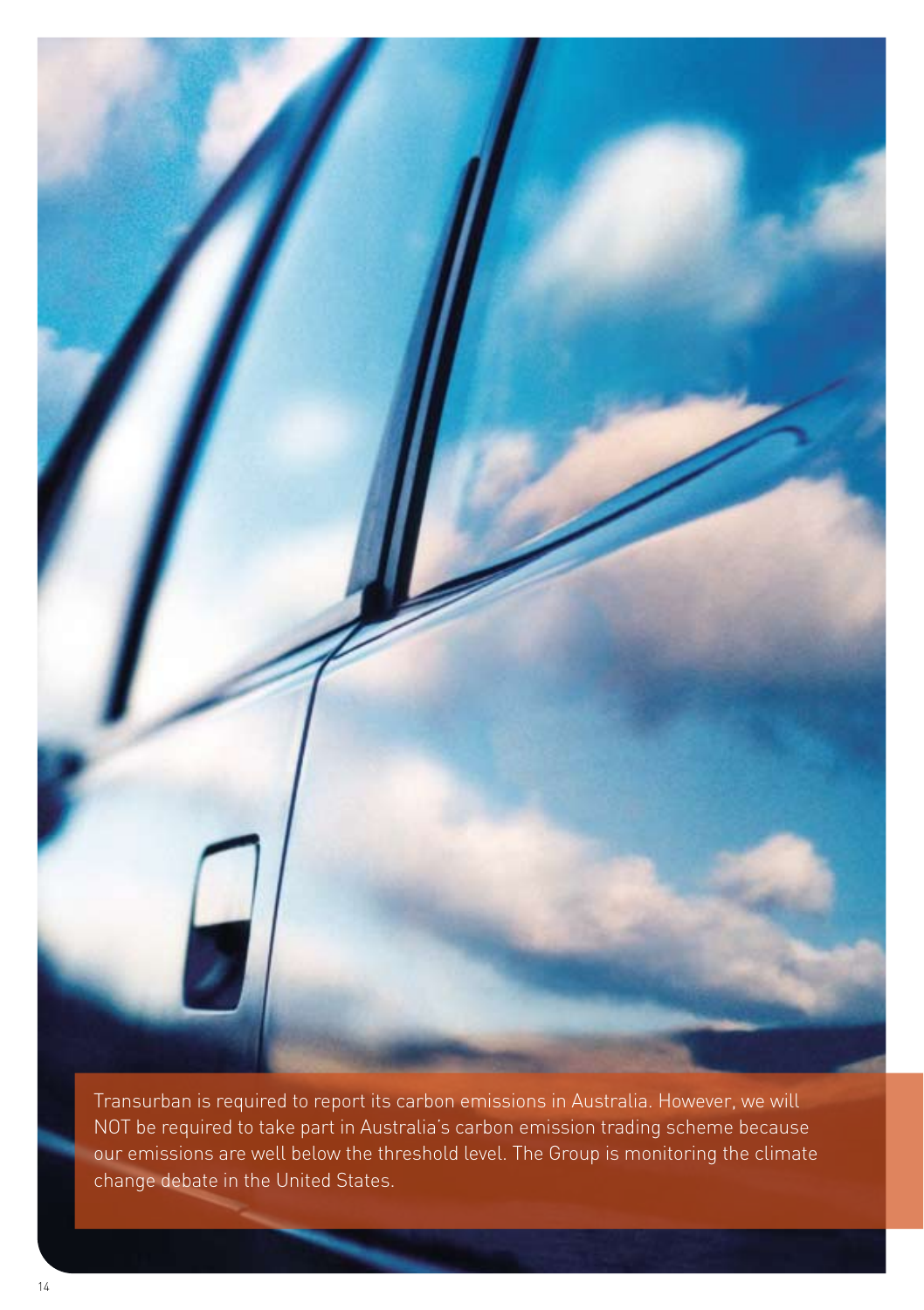### Security holder review 2008 **Sustainability**

Transurban Group's sustainability focus in FY08 was climate change, particularly during the development of Australia's carbon emissions trading scheme.

Under the Government's proposed scheme, Transurban will not be required to take part. This means the Group does not have to surrender emissions permits since our direct greenhouse gas (GHG) emissions are well below the threshold level.

But Transurban or its contractors will be required to report GHG emissions under the National Greenhouse and Energy Reporting System, known as NGERS.

Under NGERS Transurban or its contractors will have to report emissions for CityLink in Melbourne and potentially the Eastern Distributor in Sydney. The Group already has systems in place to do this. Transurban began work more than two years ago on measuring GHG emissions and we have been refining our systems ever since.

Most of our emissions are generated in the operation of CityLink, with the majority coming from electricity purchased for the operation of the ventilation systems in the Burnley and Domain tunnels.

Transurban does not yet have GHG emissions data from the Eastern Distributor ventilation systems. That data was not available to the Group in 2007 because we had only recently acquired the Sydney Roads Group. But work is under way to ensure the data is collected and we comply with NGERS.

On CityLink we have had some success in reducing emissions—and costs—by changing configuration of the tunnel ventilation systems. We have reduced energy consumption by 10 per cent without compromising the effectiveness of the systems.

Transurban is now developing a formal climate change strategy for the Group which will pull together all the work we have done so far. It will identify and manage the risks and opportunities to the business from climate change and emissions trading. The climate change strategy will be front and centre in our overall approach to sustainability.

We have already had external validation of our work on sustainability. In 2006, 2007 and 2008 we were listed in the Dow Jones Sustainability Indexes (DJSI) World List of high performing companies.

We were also listed in the Carbon Disclosure Project's (CDP) Australia and New Zealand leadership list in 2006 and 2007. The CDP is run by the Investor Group on Climate Change, which represents global institutional investors with a combined US\$57 trillion of assets under management. CDP results for 2008 had not been published at the time of this report.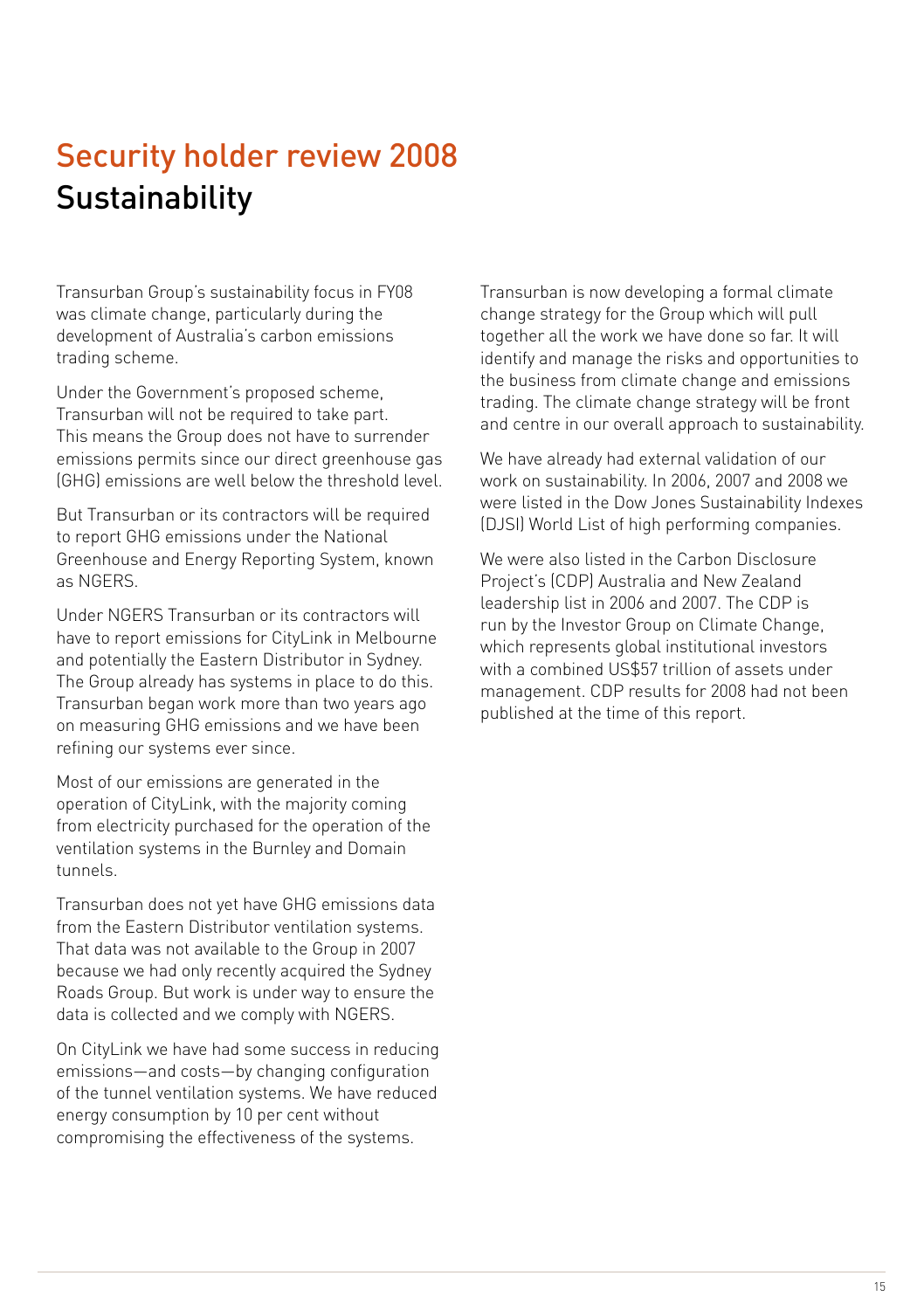### Security holder review 2008 Your Board of Directors



### **Christopher J Lynch** BComm, MBA, FCPA Executive director

Chris became CEO of Transurban in April 2008. He joined the Group from one of the world's largest resources and mining companies, BHP Billiton. He held a series of senior appointments there, including five years as Chief Financial Officer. His last position at BHP Billiton was Executive Director and Group President—Carbon Steel Materials. Prior to that time Chris spent most of his career with Alcoa Inc, where he served as Vice President and Chief Information Officer, CFO Europe, Managing Director of KAAL Australia Ltd and in financial leadership roles. He has experience in senior management with global corporations operating across multiple markets and in the development and operation of major projects with large up-front capital requirements. Chris is a Commissioner of the Australian Football League.

### **David Ryan AO** BBus, FCPA, FAICD Chairman and independent non-executive director

David has a background in banking and operational business management. He has held senior executive management positions in investment banking and industry, and served as a chairman or non-executive director with a number of publicly listed companies. He is currently a non-executive director of Lend Lease Corporation Ltd and nonexecutive Chairman of Tooth & Co Ltd and ABC Learning Centres Ltd. David is Chair of the Board's Nomination Committee.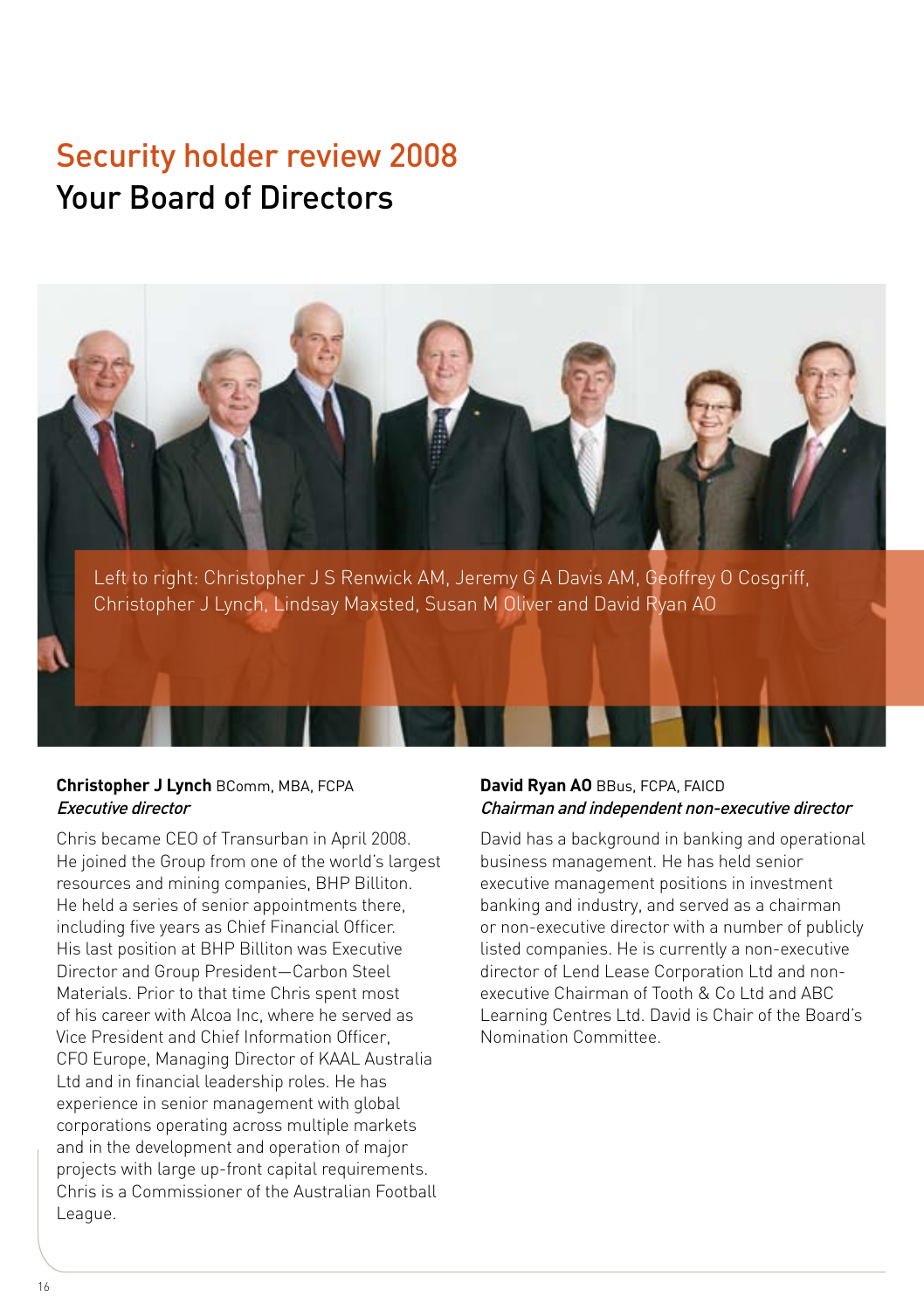#### **Geoffrey O Cosgriff** BAppSc, Company Director Diploma FIE(Aust), FAICD Independent non-executive director

Geoff has extensive experience in the information technology industry and was the Managing Director of MITS Ltd for 10 years. He has also held executive management roles with Melbourne and Metropolitan Board of Works and Logica Australia Pty Ltd. He is a Council Member for Leadership Victoria and is actively engaged in a number of executive coaching and mentoring assignments. Geoff is Chair of the Board's Remuneration Committee.

### **Jeremy G A Davis AM** BEc, MBA, MA, FAICD Independent non-executive director

Jeremy is a Professor Emeritus of the University of New South Wales after retiring from the Australian Graduate School of Management in 2006. He was a management consultant with the Boston Consulting Group for 10 years and is a former Director of the Australian Securities Exchange. He is currently a director of SP AusNet. Jeremy is Chair of the Board's Audit Committee.

### **Kimberley Edwards** BE, MAdmin (Bus), FIE (Aust), MAICD

### Managing Director until his retirement in April 2008

Kim has held senior management positions on major commercial and infrastructure projects in Australia, the UK and the Middle East. He initially joined Transurban to lead the successful bid for the CityLink project in Melbourne, and then spearheaded the development of the Group into new toll road opportunities in Australia and the US.

### **Lindsay Maxsted** Dip Bus, FCA Independent non-executive director

Lindsay joined the Board in March 2008 following his retirement as CEO of KPMG Australia. He became a partner at KPMG in 1984 and was appointed CEO of KPMG Australia in 2001. Lindsay is Chairman of VicRacing Pty Ltd, Managing Director of Align Capital Pty Ltd, and a non-executive director of Westpac Banking Corporation. He is also Honorary Treasurer of Baker IDI Heart and Diabetes Institute. Lindsay is a member of the Board's Audit and Sustainability committees.

### **Susan M Oliver** B Prop & Const, FAICD Independent non-executive director

Susan's experience covers private and public sector senior management roles, strategic and technology consulting and business development. She is a former Senior Manager of Andersen Consulting and a former Managing Director of the Australian Commission for the Future Ltd. Susan was formerly a non-executive director and Chair of the Remuneration Committee of MBF Australia Ltd, and is currently an executive director and owner of wwite Pty Ltd. Susan chairs the Board's Risk Committee.

### **Christopher J S Renwick AM** BA, LLB, FAIM, FAIF FTSF Independent non-executive director

Christopher has over 35 years of experience in mining, operational business management and law. He is the non-executive Chairman of Coal & Allied Industries Ltd, and a non-executive director of Downer-EDI Ltd and Sims Group Ltd. Christopher is the Chair of Transurban's Sustainability Committee.